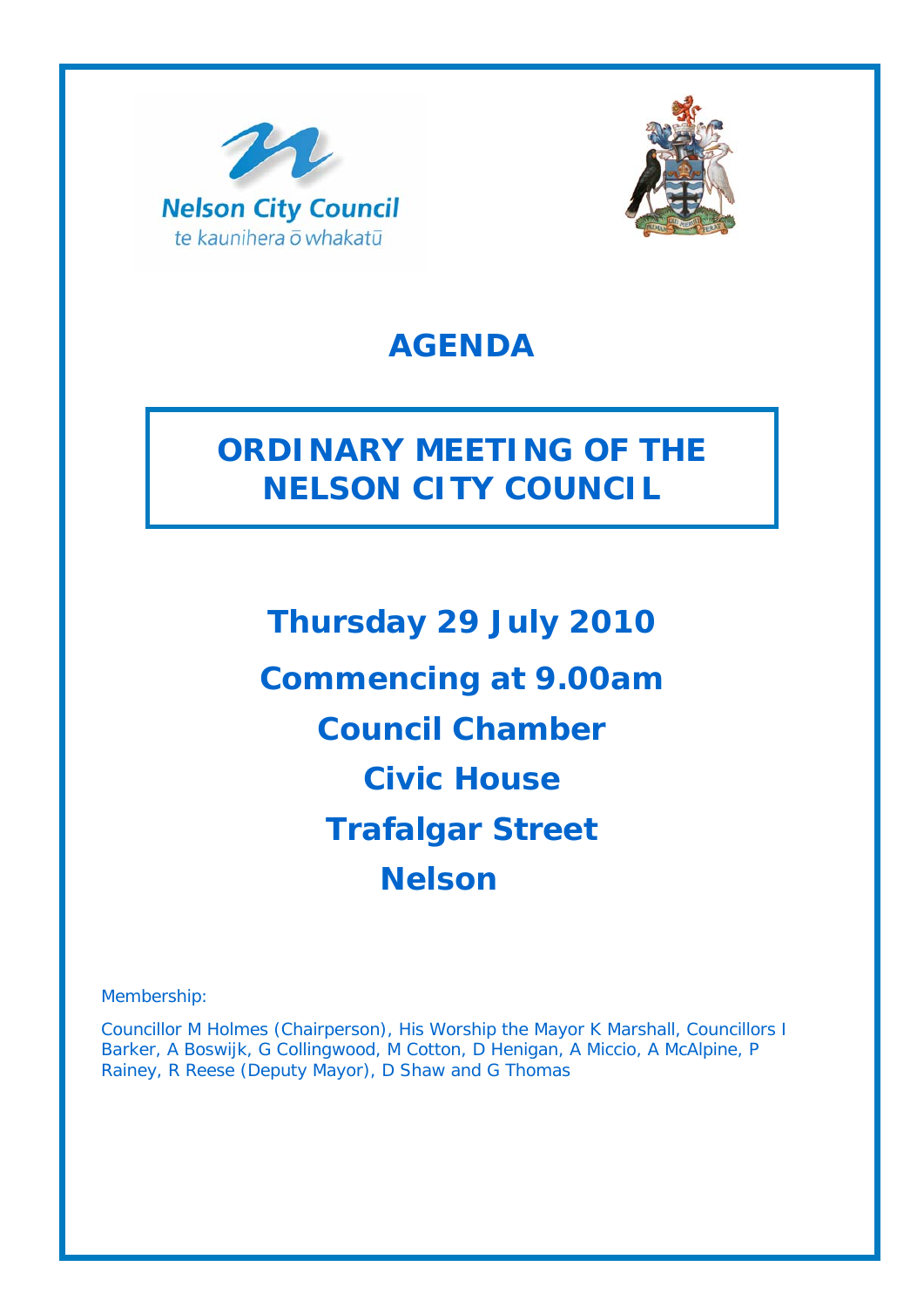# **B U S I N E S S**

**As set out below**  Nelson City Council 950859 29 July 2010 Refer to Page No. **APOLOGIES OPENING PRAYER 1.0 PUBLIC FORUM 1.1 Nelson Cycle Trails Trust 1.2 Mr Aldo Miccio**  Mr Aldo Miccio will speak about the Our Place, Our Choice petition. **a-m 1.3 Brook Street Residents 2.0 CONFIRMATION OF MINUTES – 15 July 2010 1-7**  Document number 952304 Recommendation *THAT the minutes of the ordinary meeting of the Nelson City Council, held on Thursday 15 July 2010, be confirmed as a true and correct record.* **3.0 REPORTS POLICY 3.1 Brook Street Housing Proposal – Update July 2010 8-70**  Document number 942156 **3.2 Memorandum of Understanding: Nelson Cycle Trails Trust 71-78**  Document number 942523 **3.3 Heavy Traffic on Muritai Street, Tahunanui 79-99**  Document number 937578 **3.4 Asset/Activity Management Policy 100-107**  Document number 951594 **3.5 Nelson City Council Land Development Manual 2010 108-114**  Document number 936440 **3.6 Review of Power and Telecommunications Line Undergrounding Policy 115-121** 

Document number 938643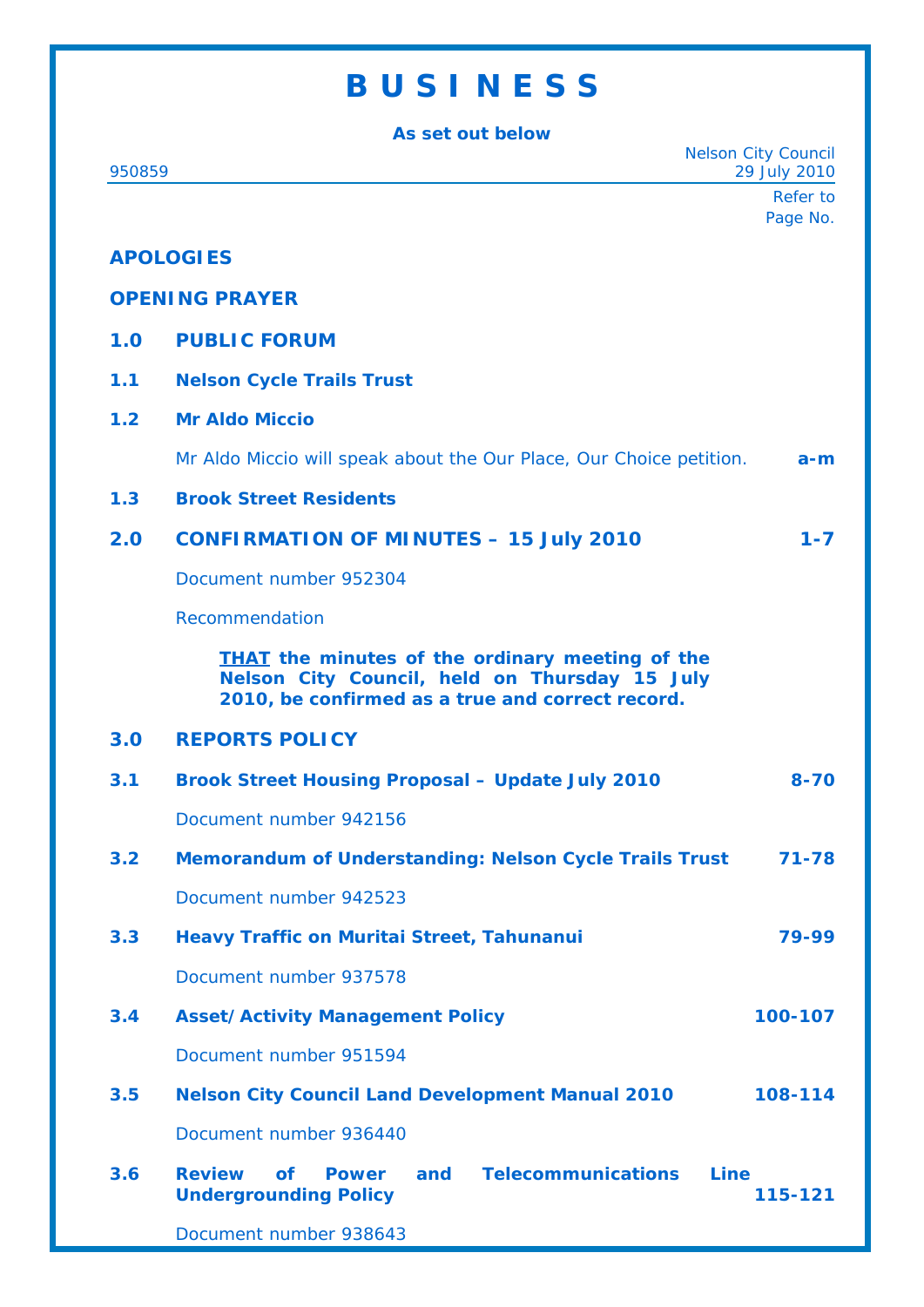| 3.7  | <b>Review of Drainage Ownership Policy</b>                                                                                            | 122-141 |
|------|---------------------------------------------------------------------------------------------------------------------------------------|---------|
|      | Document number 947339                                                                                                                |         |
| 3.8  | Nelson Regional Sewerage Business Unit - Wastewater<br><b>Reuse for Irrigation</b>                                                    | 142-144 |
|      | Document number 937177                                                                                                                |         |
| 3.9  | Notification of Proposed Plan Change 18 - Nelson South                                                                                | 145-195 |
|      | Document number 946357                                                                                                                |         |
| 3.10 | Plan Change 15 - Heritage                                                                                                             | 196-220 |
|      | Document number 946511                                                                                                                |         |
| 3.11 | Notification of Plan Change 17 - Enner Glynn and Upper<br><b>Brook Valley Structure Plan</b>                                          | 221-273 |
|      | Document number 944880                                                                                                                |         |
| 4.0  | <b>REPORTS PRIORITY</b>                                                                                                               |         |
| 4.1  | <b>Saxton Pavilion: Code Contribution</b>                                                                                             |         |
|      | Document number 953342                                                                                                                |         |
|      | This report will be circulated prior to the meeting.                                                                                  |         |
| 5.0  | <b>DISCUSSION OF PUBLIC FORUM (IF REQUIRED)</b>                                                                                       |         |
| 6.0  | <b>REPORTS FROM COMMITTEES</b>                                                                                                        |         |
| 6.1  | <b>Founders Heritage Park Sub-Committee</b>                                                                                           | 274-277 |
|      | Document number 935314                                                                                                                |         |
|      | <b>THAT</b> the minutes of the meeting of the Founders<br>Heritage Park Sub-Committee, held on Wednesday<br>9 June 2010, be received. |         |
| 6.2  | Nelson Youth Council - 30 June 2010                                                                                                   | 278-282 |
|      | Document number 947033                                                                                                                |         |
|      | <b>THAT</b> the minutes of the meeting of the Nelson<br>Youth Council, held on Wednesday 30 June, be<br>received.                     |         |
| 6.3  | Audit Risk and Finance Committee - 14 July 2010                                                                                       | 283-284 |
|      | Document number 952220                                                                                                                |         |
|      | <b>THAT</b> the minutes of the meeting of the Audit Risk<br>and Finance Committee, held on 14 July 2010, be                           |         |

*received.*